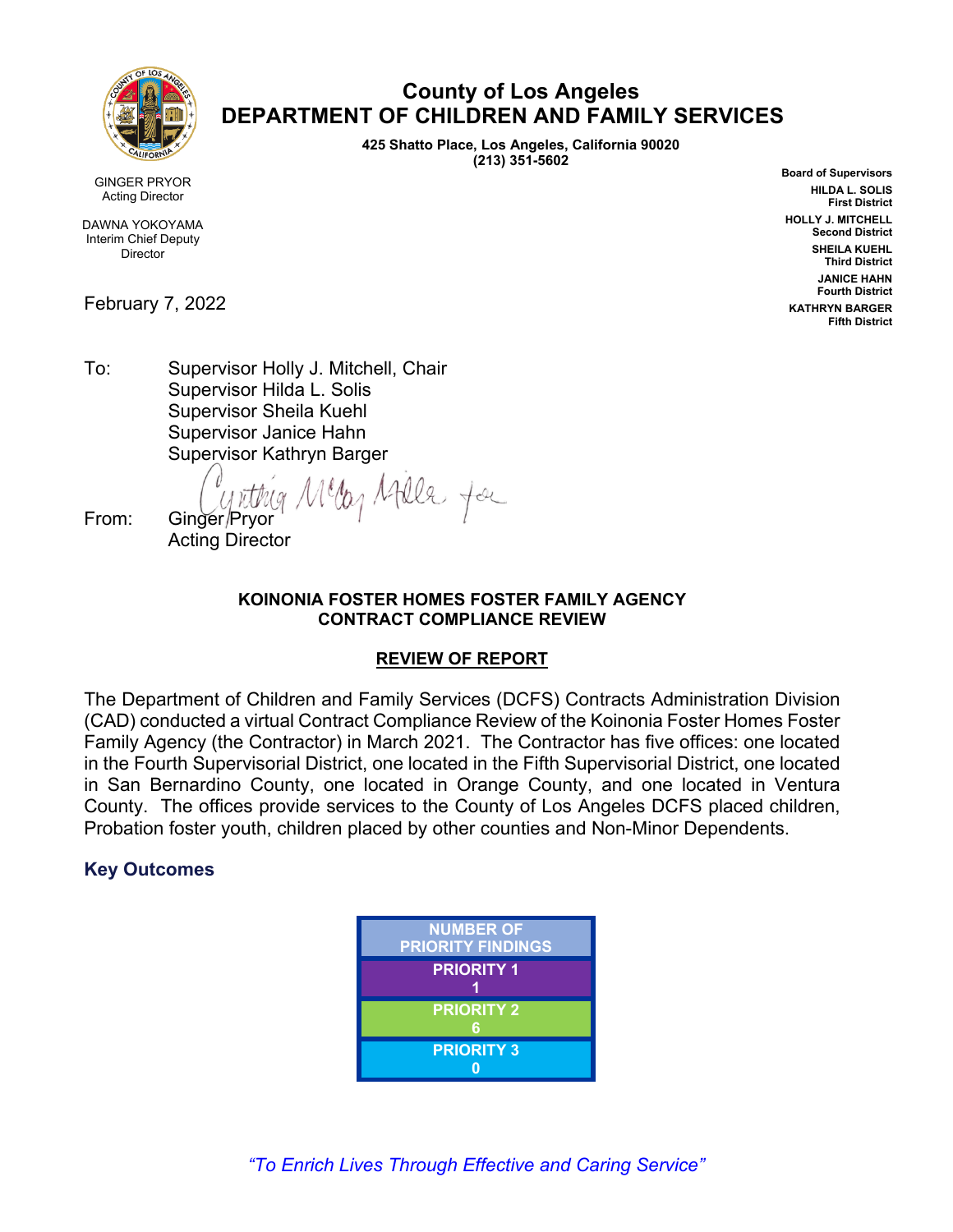Each Supervisor February 7, 2022 Page 2

CAD conducted a virtual Contract Compliance Assessment review of the Contractor's compliance within the following applicable areas: General Contract Requirements; Resource Family Home (RFH) Requirements; Facility and Environment; Engagement and Teamwork; Needs and Services Plans; Permanency; Education and Independent Living Plan Services; Health and Medical Needs; Personal Rights and Social/Emotional Well-Being; Personal Needs/Survival and Economic Well-Being; and Personnel Files.

The Contractor was in full compliance with 6 of 11 applicable areas of CAD's Contract Compliance Review: RFH Requirements; Needs and Services Plans; Permanency; Personal Rights and Social/Emotional Well-Being; Personal Needs/Survival and Economic Well-Being; and Personnel Files.

For the purpose of this review, 10 DCFS placed children were selected for the sample. CAD reviewed the files of the 10 selected children, four children were virtually interviewed to assess the level of care and services they received, one child declined to be interviewed and five children (ages 7 months, 3 and 2 years, and two 1 year olds) were too young to be interviewed and were virtually observed to be clean, well-groomed and healthy. An additional four discharged children files were also reviewed to assess the Contractor's compliance with permanency efforts.

CAD reviewed seven RFH files and five staff files for compliance with Title 22 Regulations and County contract requirements. CAD also conducted telephonic interviews with staff and virtual interviews with the Resource Family Parents. To assess the quality of care and supervision provided to the placed children, DCFS also conducted virtual site visits at the Contractor's location and the RFHs.

CAD noted findings in the areas of:

Priority 1

- Facility and Environment
	- o Cleaning supplies were not properly secured and were accessible to children.

Priority 2

- General Contract Requirements
	- o Special Incident Reports were not properly cross-reported.
- Facility and Environment
	- o Required posting (emergency telephone numbers and legal rights of teens) were not posted or available.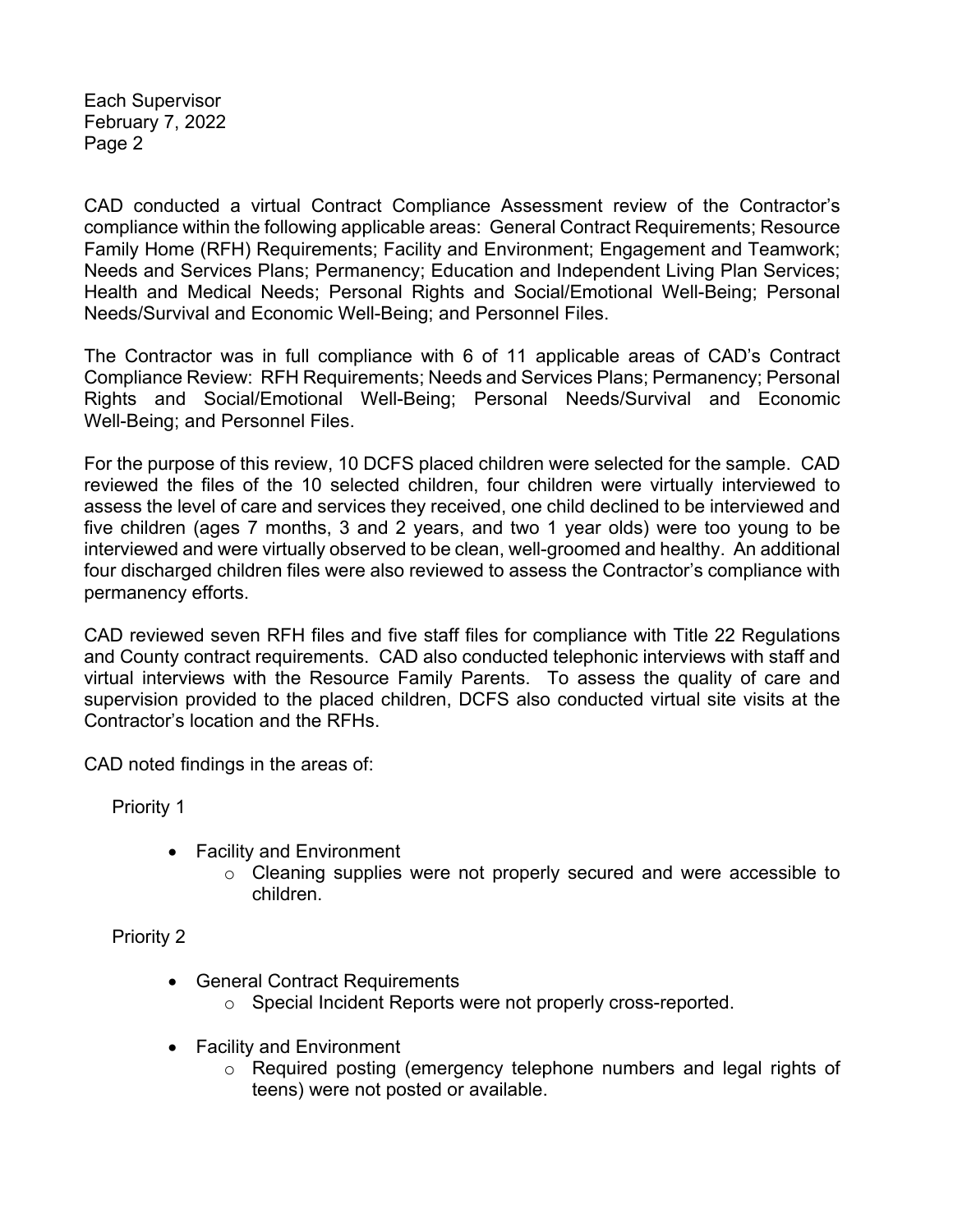Each Supervisor February 7, 2022 Page 3

- Engagement and Teamwork
	- o Child and Family Team (CFT) participant information was not documented.
	- o Efforts to participate/collaborate in the CFT meetings were not documented.
- Education and Independent Living Plan Services
	- o Child was not maintained in their school of origin and efforts were not documented.
- Health and Medical Needs
	- o Initial dental exams were not conducted timely.

On May 5, 2021, the Children Services Administrator teams from DCFS' CAD and the Out-of-Home Care Management Division held an exit conference with the Contractor's representatives.

The Contractor's representatives agreed with the review findings and recommendations, and were receptive to implementing systemic changes to improve the Contractor's compliance with regulatory standards.

The Contractor provided the attached approved Corrective Action Plan addressing the noted findings in this compliance report.

If you have any questions, your staff may contact me or Aldo Marin, Board Relations Manager, at (213) 351-5530.

GP:KDR LTI:ajrl

**Attachments** 

c: Fesia Davenport, Chief Executive Officer Arlene Barrera, Auditor-Controller Dr. Adolfo Gonzales, Chief Probation Officer Public Information Office Audit Committee Sam Golden, Chief Executive Officer, Koinonia Foster Homes Kellee Coleman, Regional Manager, Community Care Licensing Division Monique Marshall-Turner, Regional Manager, Community Care Licensing Division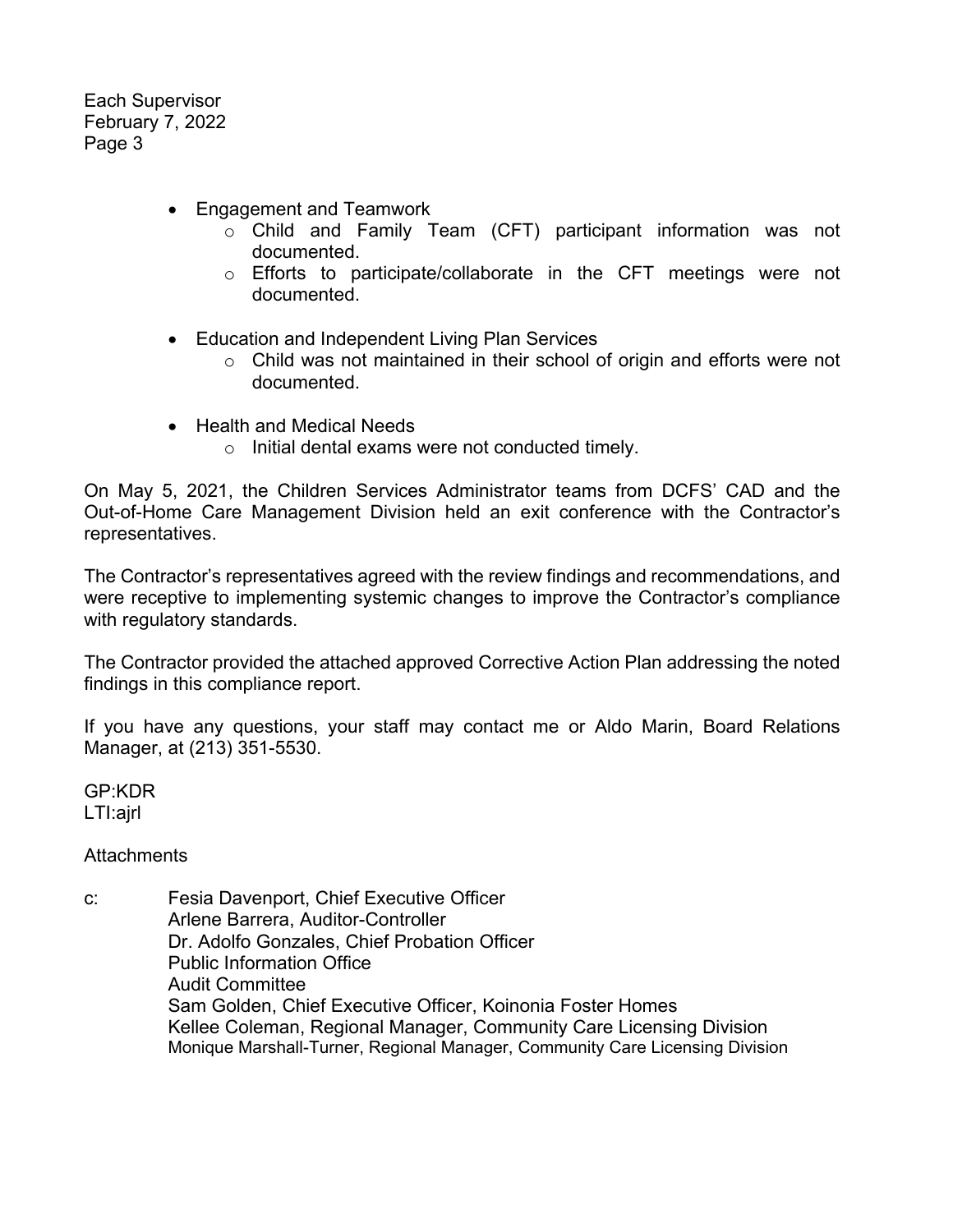



https://cmrs.dcfs.lacounty.gov/ExitSummaryPage 1/4

# **General Contract**

Special Incident Reports are properly documented.

Properly cross-reported in the I-Track system(Contract, Exhibit A-5, SOW, Part B, Section 10.4)

Site 488

### 1. Explain the Cause.

The SIR was not submitted according to the timelines specified by DCFS, and is considered almost one week late.

2. Corrective Action Taken.

By 6/11/21, Koinonia staff will be retrained on the expectations outlined on Serious Incident Reporting (SIR) Guide For Foster Care Placement Service Providers, Exhibit A-5, to add that "chronic truancy" includes the youth's substandard participation in individual virtual classes.

### 3. Explain what the Quality Assurance (QA) Plan is to maintain Compliance.

On at least a quarterly basis, all SIR submitted by Koinonia staff are reviewed by Koinonia's Upper Management team as well as by the Board of Directors. Further, SIRs are currently being analyzed at the end of year. While a number of things are reviewed during those times, one of the reasons for review include timely and proper reporting and/or cross-reporting.

# **Engagement and Teamwork**

20. CFT participants have been identified or the FFA has documented efforts to obtain the information

# **LOS ANGELES COUNTY**

## **KOINONIA FOSTER HOMES, INC. (FFA)**

## **Corrective Action Plan**

**2021**

Facility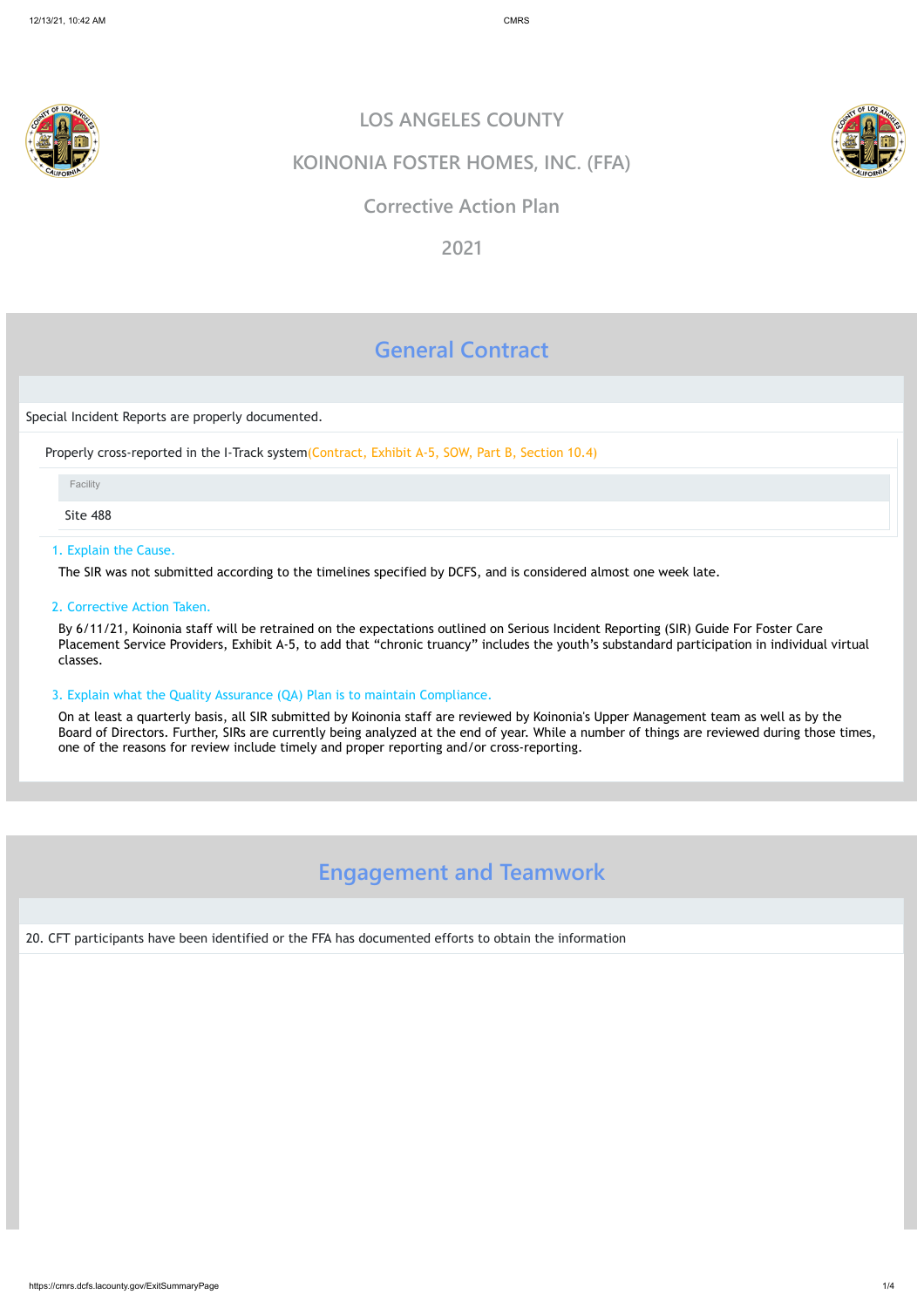https://cmrs.dcfs.lacounty.gov/ExitSummaryPage 2/4

#### 1. Explain the Cause.

The CFT participants were not clearly identified in the NSP. Koinonia was unaware that specific documentation of the CFT members was required since the NSP template does not have a specific CFT section to delineate this information.

2. Corrective Action Taken.

Koinonia staff will maintain record of CFT documents that are provided to the FFA to clearly document CFT members. When Koinonia staff are excluded from the CFT or not provided with the documentation following a CFT, Koinonia staff will begin documenting identified CFT members within the Needs and Services Plan or case notes.

#### 3. Explain what the Quality Assurance (QA) Plan is to maintain Compliance.

Following the staff training on this item, supervisors will ensure that the staff are properly completing Koinonia's Child/Youth Assessment form as well as the quarterly NSPs with regard to ensuring proper identification of CFT participants.

#### 21. The FFA documented efforts to participate in the children's CFT meetings and collaboration

| Facility        |  |  |  |
|-----------------|--|--|--|
| <b>Site 487</b> |  |  |  |

#### 1. Explain the Cause.

The Koinonia staff member indicated that they were unaware of the need for Koinonia to make documented requests for invitation to and/or attendance at CFT meetings, and believed that it was the role of the county social worker to notify the FFA of the meetings and invite them to them.

2. Corrective Action Taken.

By 6/11/21, Koinonia staff will be trained to properly document efforts for invitation, notification, and/or attendance at Child and Family Team (CFT) meetings. Documentation shall be completed in the Needs and Services Plans (NSPs) and/or case notes.

| Facility        |  |  |  |
|-----------------|--|--|--|
| <b>Site 487</b> |  |  |  |

#### 3. Explain what the Quality Assurance (QA) Plan is to maintain Compliance.

Following the staff training on this item, supervisors will ensure that the NSPs and/or case notes for the placed children indicate request for, invitation to, and/or attendance at CFT meetings.

# **Facility And Environment**

#### 15. Common areas were safe and well-maintained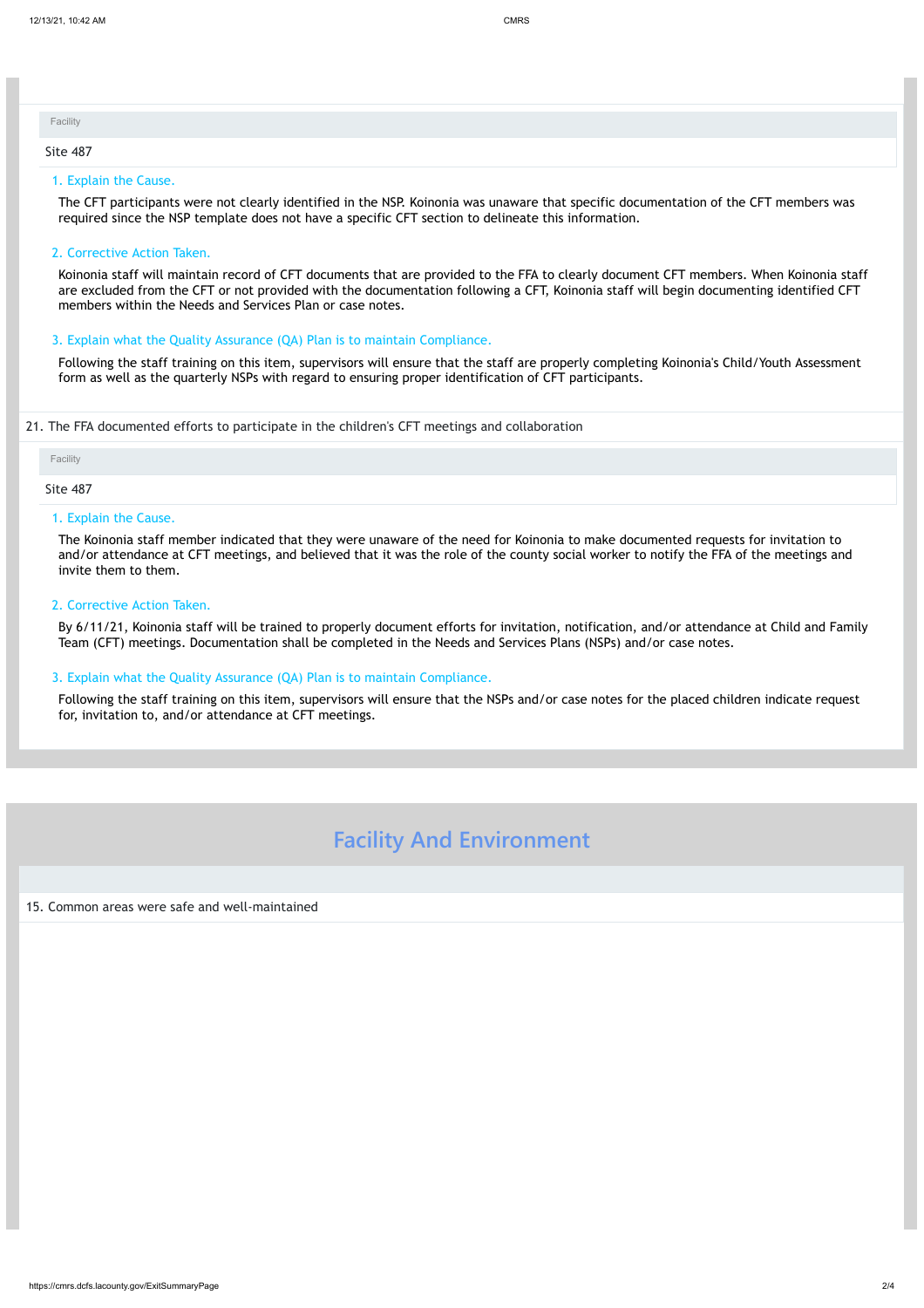15k. Disinfectants, cleaning solutions, poisons, firearms and other dangerous items are not accessible to childrenTitle 22 80087(g), 84067

#### The resource family was in the process of deep cleaning, and had failed to return the items to their designated and locked areas.

#### 2. Corrective Action Taken.

On 4/6/21, this agency was informed by DCFS of this finding, and a corrective action plan was developed at that time. The family agreed to immediately secure all hazardous items and cleaning supplies, and they both completed a 2-hour training through Foster Parent College entitled "Child Safety & Supervision" (4/6/2021 and 4/15/2021).

### 3. Explain what the Quality Assurance (QA) Plan is to maintain Compliance.

Following the surge and then decline of cases with regard to the COVID-19 pandemic, Koinonia has returned to conducting monthly in-home Home Evaluations for resource homes who have children placed with them. Koinonia staff will continue to assess for ongoing compliance with regard to locking cleaning supplies or other hazardous items.

#### 16. RFH's made available in the home all required notices

### 16e. Emergency Telephone Numbers

Site 488

16f. Legal Rights of Teens in Out-of-Home Care (11+ years)

#### 1. Explain the Cause.

RFP3's emergency numbers were not posted at the time of the virtual walk-through; she believed the previously posted sheet may have fallen behind her refrigerator. The child was placed at the age of 10, and turned 11 on 2/7/21. He had not signed an Orientation document that indicated review of the Legal Rights of Teens in Out-of-Home Care upon his 11th birthday; however, this document (Legal Rights of Teens) was no longer being used at the time of the virtual visit on 4/6/21 due to changes in the SOW dating back to 1/20/21. The document was not posted in the resource home.

| Facility              |  |  |  |
|-----------------------|--|--|--|
| Site 487              |  |  |  |
| 1. Explain the Cause. |  |  |  |

#### 2. Corrective Action Taken.

Koinonia will ensure that emergency numbers are posted in each approved resource home during walk-throughs, which shall be verified during the scheduled Home Evaluations. Koinonia will continue to follow the current FFA Statement of Work (SOW); this revision includes the removal of any requirements for the Legal Rights of Teens in Out-of-Home Care (11+ years) from the SOW Amendment No. 2 dated 1/20/21. Verification of postings required by the SOW for the Service Delivery Sites, per the January 2021 revision were verified to be present in all Service Delivery Sites as of 4/19/21. Further, per the current SOW, the Foster Youth Bill of Rights will be formally incorporated into the Orientation of newly placed children/youth/NMDs as an attachment to the document reviewed and signed by children, as is age-appropriate, or by their authorized representative.

| Facility |  |  |  |
|----------|--|--|--|
| Site 488 |  |  |  |

#### 3. Explain what the Quality Assurance (QA) Plan is to maintain Compliance.

Ongoing compliance regarding emergency numbers being posted in approved resource homes shall be documented through the use of Koinonia's Home Evaluation form that is used by Koinonia social workers during walk-throughs of the homes. Ongoing compliance regarding the document entitled Legal Rights of Teens in Out-of-Home Care is not applicable, as it has been removed from the SOW. Koinonia will ensure, however, that the Foster Youth Bill of Rights remains posted in its Service Delivery Sites, per the SOW.

# **Education and Independent Living Plan Services**

Facility